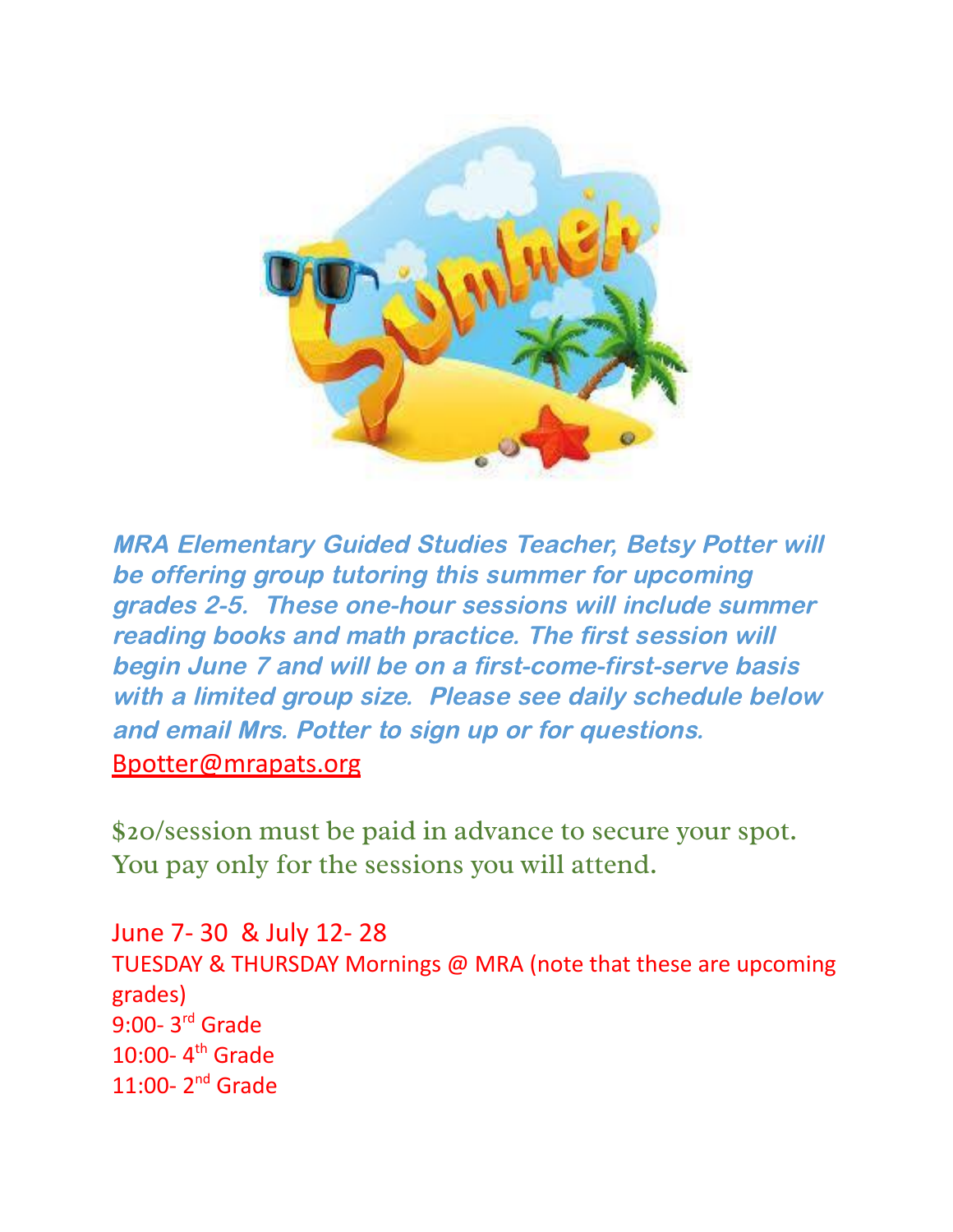12:00- $5<sup>th</sup>$  Grade Name \_\_\_\_\_\_\_\_\_\_\_\_\_\_\_\_\_\_\_\_\_\_\_\_\_\_\_\_\_\_\_\_\_\_\_\_\_

Grade (2021-2022 school year) \_\_\_\_\_\_\_\_\_\_\_\_\_\_

Please mark the days you plan to attend. Payment of \$20 session must be paid in advance to secure your spot.

| June 7  | <b>Example 1</b> June 9 |  |  |
|---------|-------------------------|--|--|
| June 14 | June 16                 |  |  |
| June 21 | June 23                 |  |  |
| June 28 | <b>June 30</b>          |  |  |
| July 12 | July 14                 |  |  |
| July 19 | July 21                 |  |  |
| July 26 | <b>Sandwid</b> July 28  |  |  |
|         |                         |  |  |
|         |                         |  |  |
|         |                         |  |  |
|         |                         |  |  |
|         |                         |  |  |

MRA Summer Camp attendee.\_\_\_\_yes \_\_\_\_no